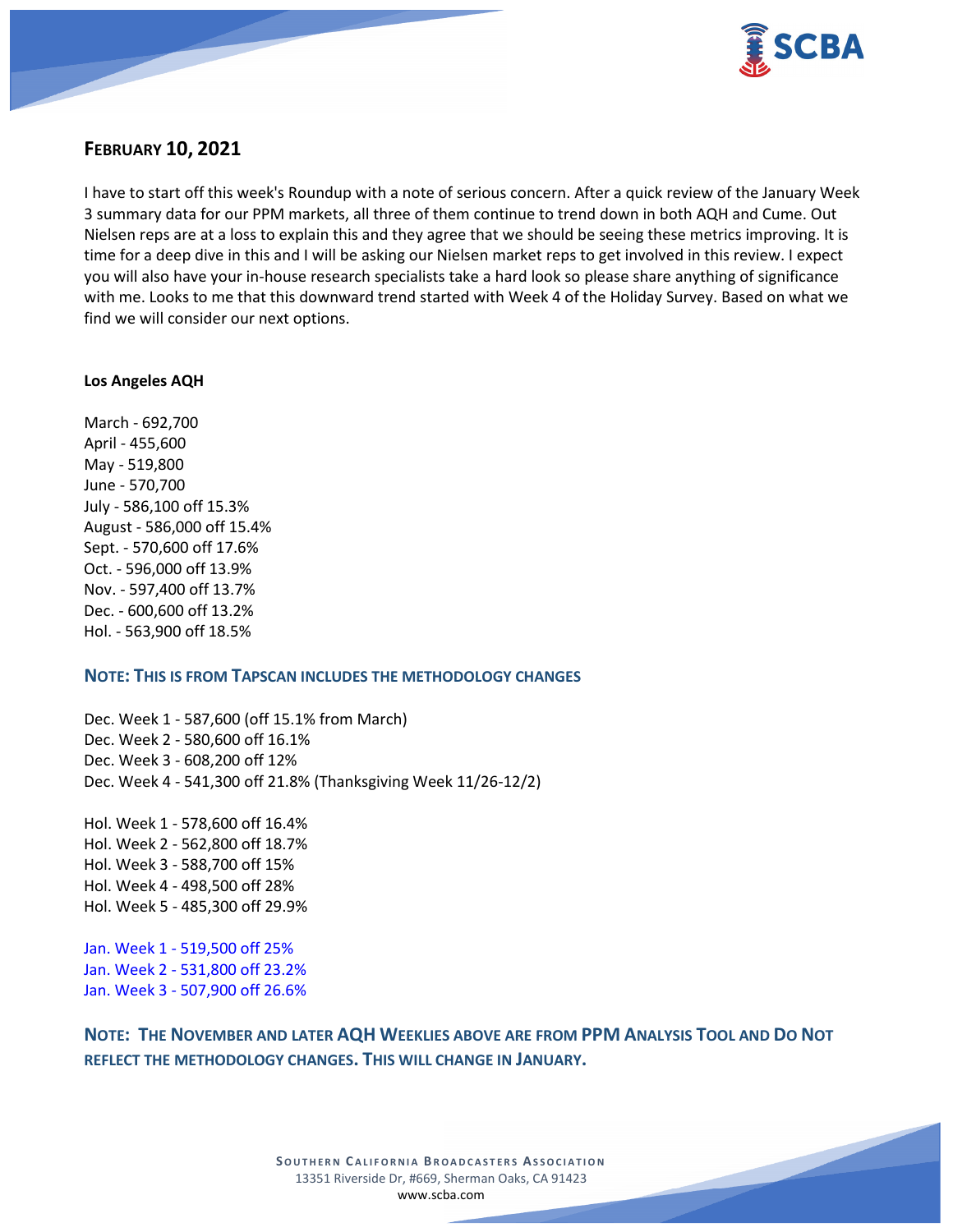

#### **Los Angeles Cume**

March - 10,611,300 April - 9,080,100 May - 9,572,200 June - 9,941,100 July - 10,089,600 off 4.9% August - 10,029,800 off 5.4% Sept. - 9,999,500 off 5.7% Oct. - 10,055,100 off 5.2% Nov. - 10,133,900 off 4.4% Dec. - 9,955,600 off 6.1% Hol. - 9,936,300 off 6.3%

Dec. Week 1 - 9,880,500 (off 6.8% from March) Dec. Week 2 - 9,866,500 off 7% Dec. Week 3 - 10,080,100 off 5% Dec. Week 4 - 9,995,200 off 5.8%

Hol. Week 1 - 10,013,700 off 5.6% Hol. Week 2 - 9,887,200 off 6.8% Hol. Week 3 - 10,153,500 off 4.3% Hol. Week 4 - 10,055,800 off 5.2% Hol. Week 5 - 9,571,400 off 9.7%

Jan. Week 1 - 9,541,700 off 10% Jan. Week 2 - 9,560,000 off 9.9% Jan. Week 3 - 9,558,400 off 9.9%

## **Riverside/San Bernardino AQH**

March - 128,900 April - 96,200 May - 105,000 June - 115,100 July - 108,600 off 15.7% August - 109,400 off 15.1% Sept. - 102,100 off 20.7% Oct. - 106,000 off 17.7% Nov. - 105,600 off 18% Dec.- 108,200 off 16% Hol. - 95,600 off 25.8%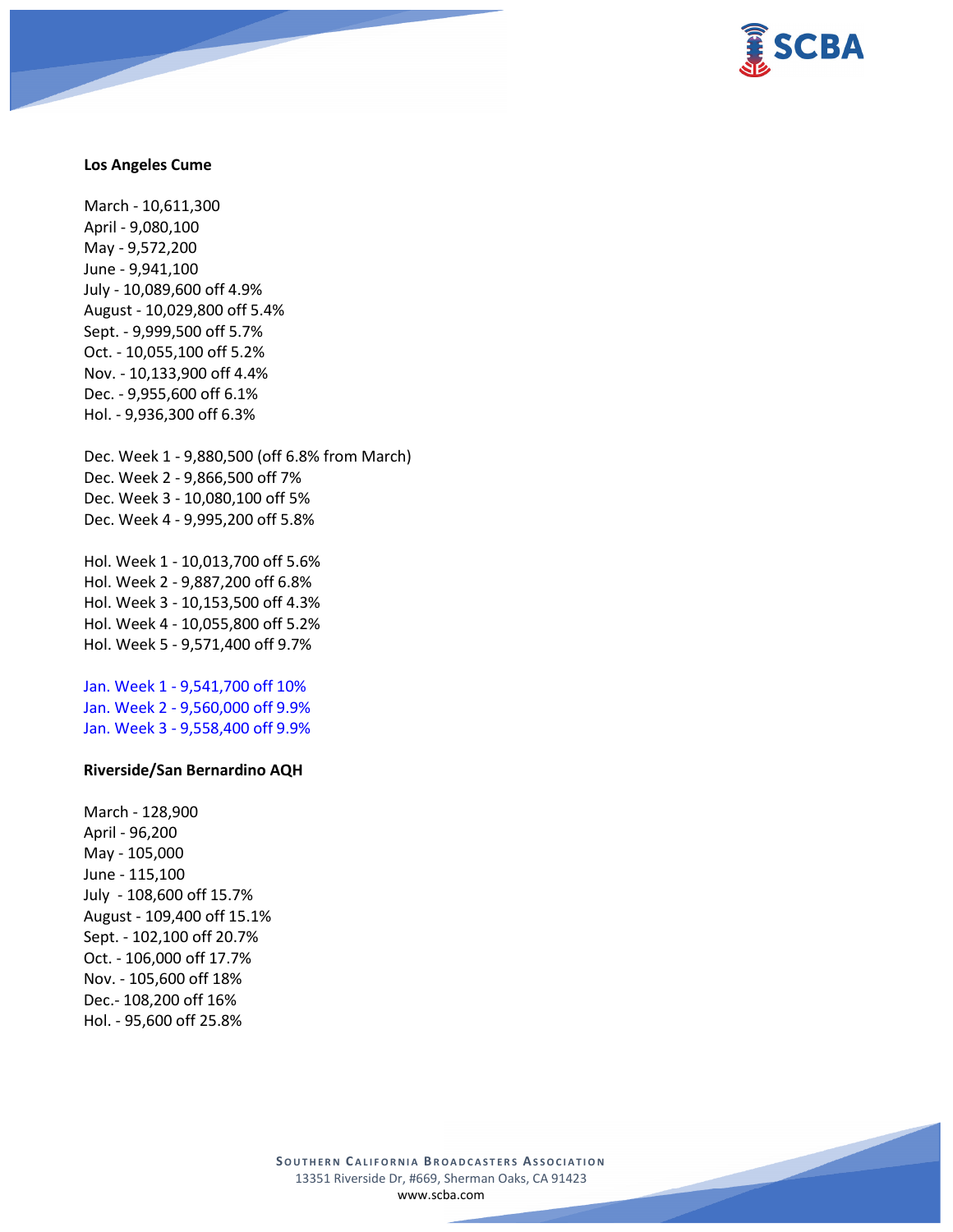

## **NOTE: THIS IS FROM TAPSCAN AND INCLUDES THE METHODOLOGY CHANGES.**

Dec. Week 1 - 105,400 (off 18.2% from March) Dec. Week 2 - 108,500 off 15.8% Dec. Week 3 - 109,200 off 15.2% Dec. Week 4 - 94,200 off 26.9% (Thanksgiving Week 11/26-12/2)

Hol. Week 1 - 98,200 off 23.8% Hol. Week 2 - 97,800 off 24.1% Hol. Week 3 - 100,500 off 22% Hol. Week 4 - 82,500 off 35.9% Hol. Week 5- 84,700 off 34.2%

Jan. Week 1 - 88,900 off 31% Jan. Week 2 - 86,400 off 32.9% Jan. Week 3 - 85,800 off 33.4%

**NOTE: THE NOVEMBER AND LATER AQH WEEKLIES ABOVE ARE FROM PPM ANALYSIS TOOL AND DO NOT REFLECT THE METHODOLOGY CHANGES. THIS WILL CHANGE IN JANUARY.**

### **Riverside/San Bernardino Cume**

March - 2,012,400 April - 1,727,400 May - 1,846,500 June - 1,924,800 July - 1,968,100 off 2.2% August - 1,948,500 off 3.1% Sept. - 1,909,800 off 5% Oct. - 1,891,200 off 6% Nov. - 1,901,700 off 5.5% Dec. - 1,920,900 off 4.5% Hol. - 1,866,700 off 7.2% Dec. Week 1 - 1,870,000 (off 7% from March) Dec. Week 2 - 1,933,600 off 3.9% Dec. Week 3 - 1,968,300 off 2.2% Dec. Week 4 - 1,911,700 off 5% Hol. Week 1 - 1,886,700 off 6.2% Hol. Week 2 - 1,870,000 off 7%

Hol. Week 3 - 1,895,100 off 5.8% Hol. Week 4 - 1,854,600 off 7.8%

Hol. Week 5 - 1,827,000 off 9.2%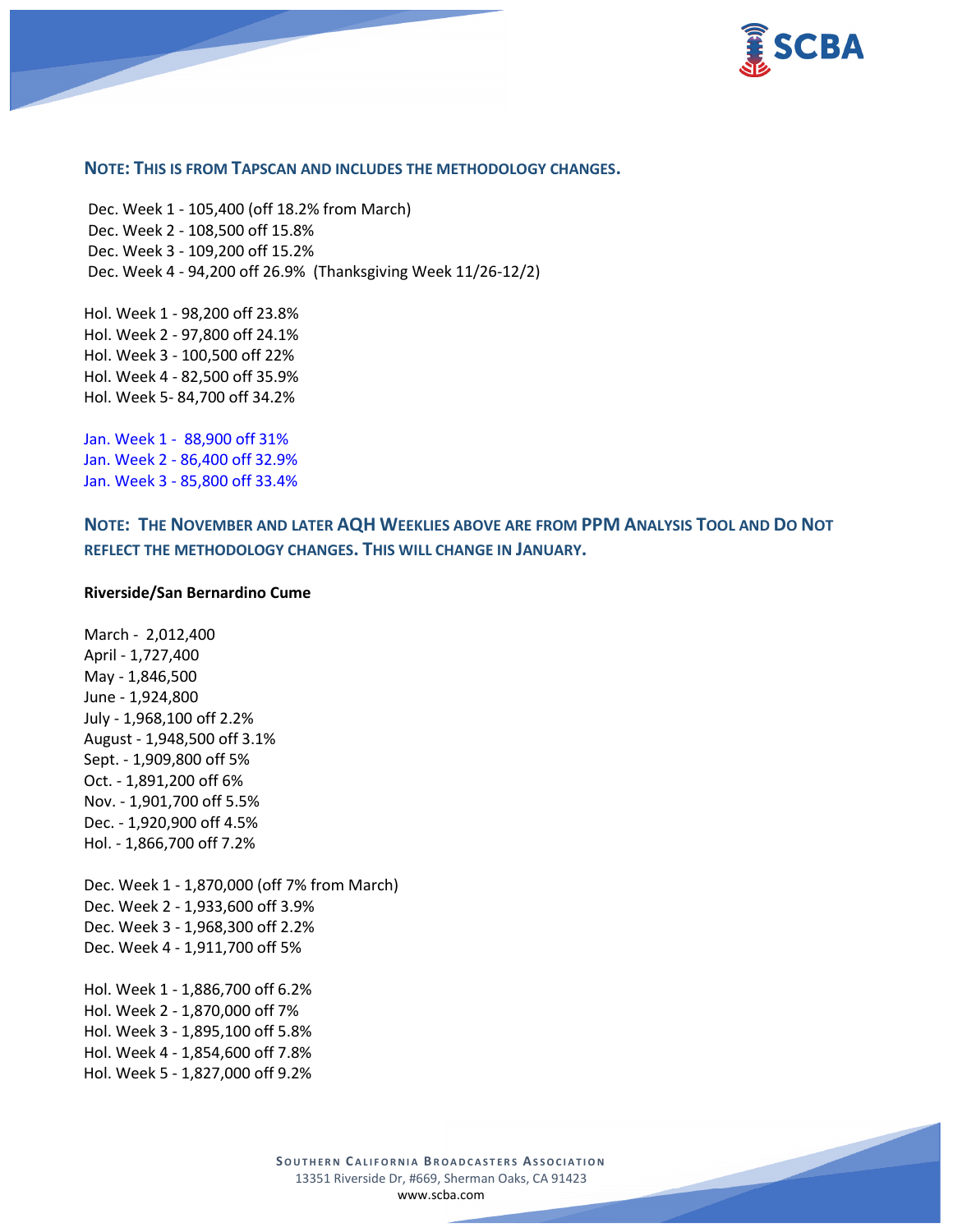

Jan. Week 1 - 1,831,600 off 8.9% Jan. Week 2 - 1,792,800 off 10.9% Jan. Week 3 - 1,790,600 off 11%

## **San Diego AQH**

March - 142,700 April - 98,000 May - 109,400 June - 120,100 July - 126,000 August - 128,500 (off 10% from March) Sept. - 125,000 (off 12.4%) Oct. - 126,800 (off 11.1%) Nov. - 129,300 (off 9.4%) Dec. - 124,500 (off 12.8%) Hol. - 119,700 (off 16.11%)

# **NOTE: THIS IS FROM TAPSCAN AND INCLUDES THE METHODOLOGY CHANGES**

Dec. Week 1 - 118,500 (off 17.0% from March) Dec. Week 2 - 123,500 off 13.5% Dec. Week 3 - 124,900 off 12.5% Dec. Week 4 - 110,300 off 22.7% (Thanksgiving Week 11/26-12/2)

Hol. Week 1 - 120,300 off 15.7% Hol. Week 2 - 120,500 off 15.5% Hol. Week 3 - 122,400 off 14.2% Hol. Week 4 - 100,700 off 29.4% Hol. Week 5 - 109,900 off 23.0%

Jan. Week 1 - 112,300 off 21.3% Jan. Week 2 - 111,500 off 21.9% Jan. Week 3 - 105,200 off 26.3%

**NOTE: THE NOVEMBER AND LATER AQH WEEKLIES ABOVE ARE FROM PPM ANALYSIS TOOL AND DO NOT REFLECT THE METHODOLOGY CHANGES. THIS WILL CHANGE IN JANUARY.**

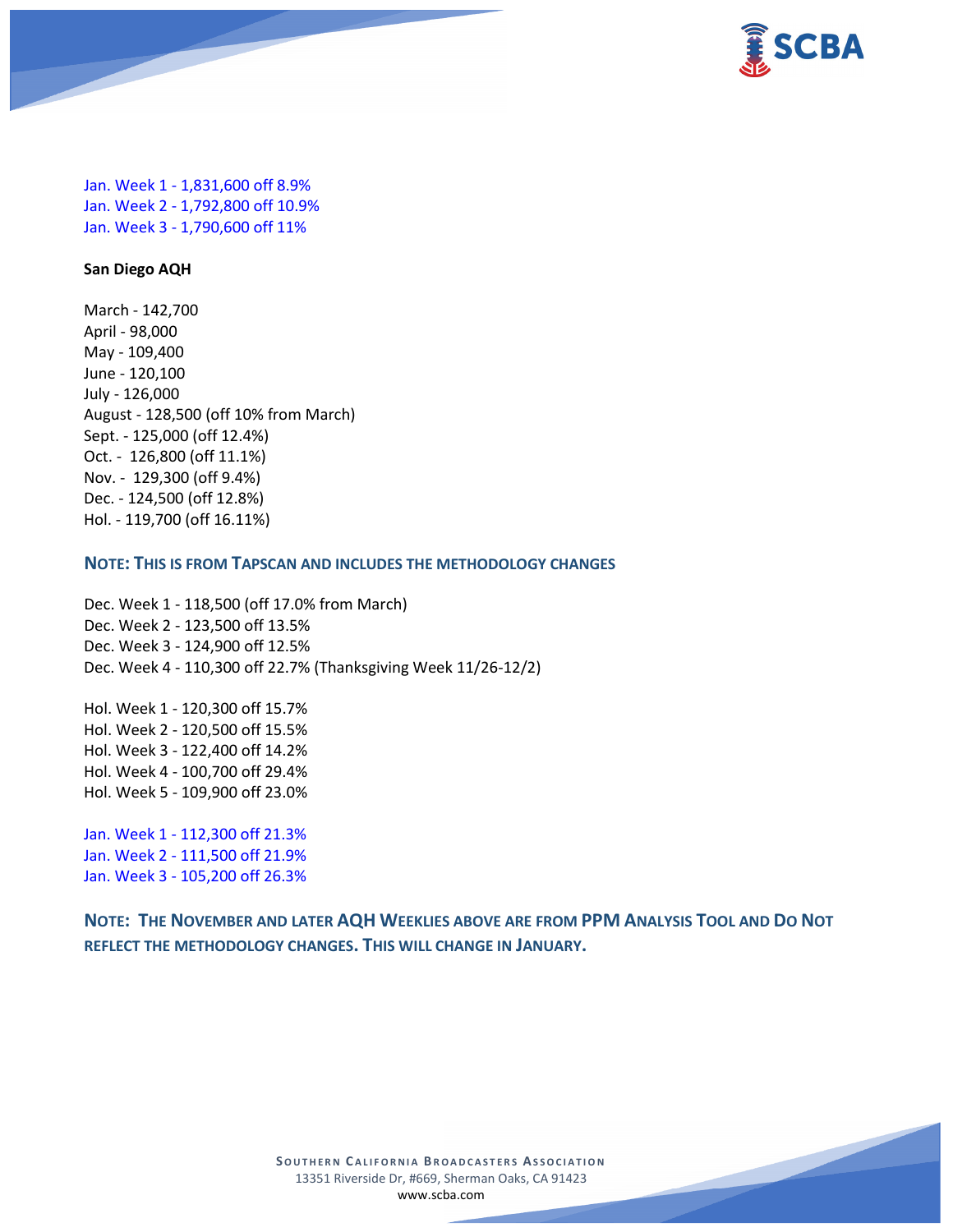

### **San Diego Cume**

March - 2,549,000 April - 2,133,900 May - 2,303,400 June - 2,408,600 July - 2,438,900 August - 2,418,400 (off 5.1% from March) Sept. - 2,382,700 (off 6.5%) Oct. - 2,398,000 (off 5.9%) Nov. - 2,361,900 (off 7.3%) Dec. - 2,388,500 (off 6.3%) Hol. - 2,344,600 (off 8.0%)

Dec. Week 1 - 2,295,700 (off 9.9% from March) Dec. Week 2 - 2,430,700 (off 4.6%) Dec. Week 3 - 2,448,900 (off 3.9%) Dec. Week 4 - 2,378,500 (off 6.7%)

Hol. Week 1 - 2,414,800 (off 5.3%) Hol. Week 2 - 2,375,900 ( off 6.7%) Hol. Week 3 - 2,387,800 (off 6.3%) Hol. Week 4 - 2,311,800 (off 9.3%) Hol, Week 5 - 2,232,700 (off 12.4%)

Jan. Week 1 - 2,377,200 (off 6.7%) Jan. Week 2 - 2,296,200 (off 9.9%) Jan. Week 3 - 2,163,800 (off 15.1%)

Curated for the curious media executive who constantly yearns to know more and sharpen their competitive edge, here is your collection of the most relevant resources and articles from the past week:

# **RESOURCES AND ARTICLES OF INTEREST TO SALES AND ADVERTISERS:**

#### **Research: Radio Found To Be Trustworthy Among Fans Of All Media.**

Inside Radio (MRI/Simmons Research) February 8, 2021 [http://www.insideradio.com/free/research-radio-found-to-be-trustworthy-among-fans-of-all](http://www.insideradio.com/free/research-radio-found-to-be-trustworthy-among-fans-of-all-media/article_c4c08260-69e6-11eb-b696-1f45f8104061.html)[media/article\\_c4c08260-69e6-11eb-b696-1f45f8104061.html](http://www.insideradio.com/free/research-radio-found-to-be-trustworthy-among-fans-of-all-media/article_c4c08260-69e6-11eb-b696-1f45f8104061.html)

**Don't "Hack" Sales Unless You Know These 3 Things** Sales Hacker February 5, 2021 [https://www.saleshacker.com/how-to-hack](https://www.saleshacker.com/how-to-hack-sales/?utm_campaign=newsletter&utm_medium=email&utm_source=active_campaign)[sales/?utm\\_campaign=newsletter&utm\\_medium=email&utm\\_source=active\\_campaign](https://www.saleshacker.com/how-to-hack-sales/?utm_campaign=newsletter&utm_medium=email&utm_source=active_campaign)

> **SOUTHERN C ALIFORNIA B ROADCASTERS ASSOCIATION** 13351 Riverside Dr, #669, Sherman Oaks, CA 91423 [www.scba.com](http://www.scba.com/)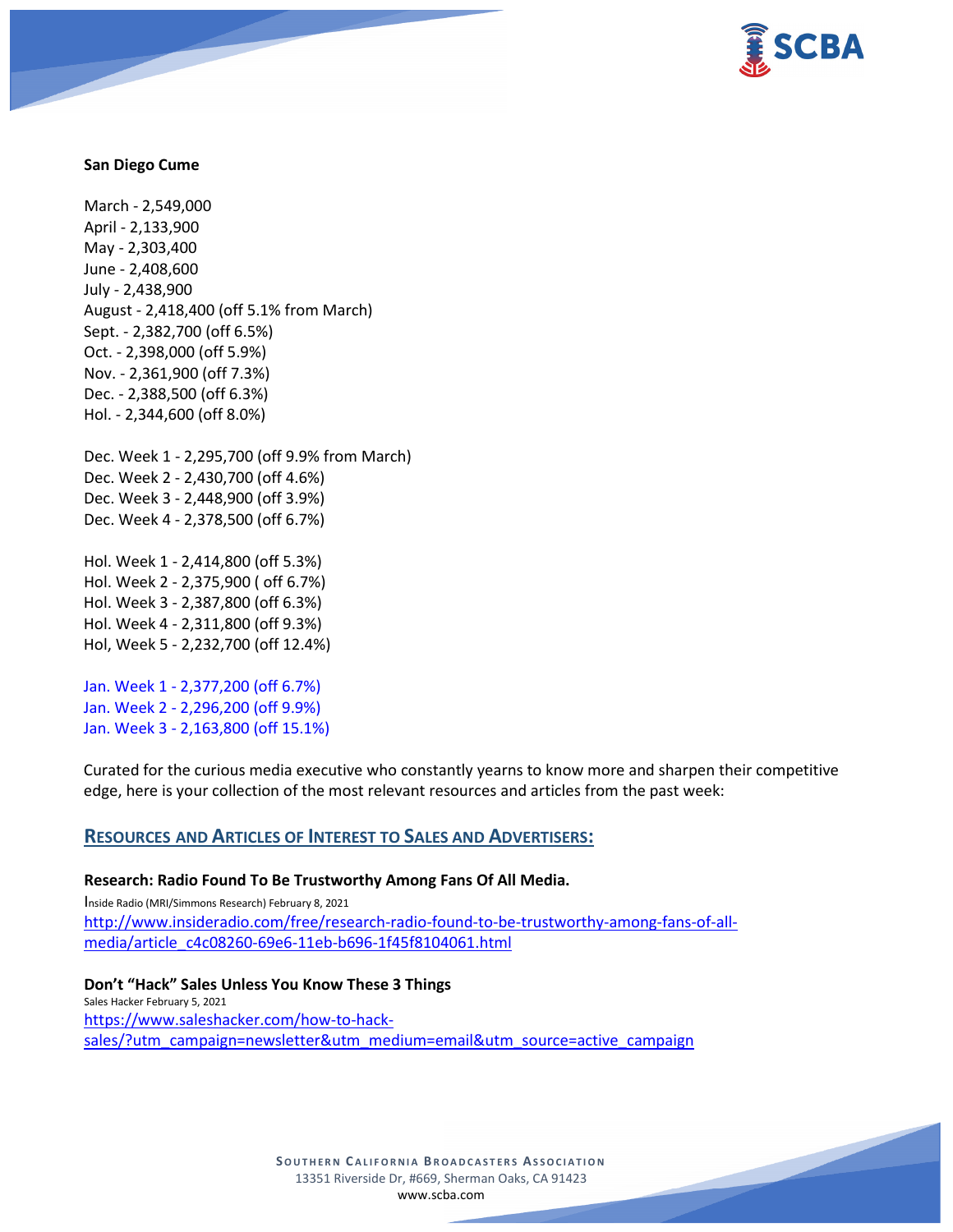

# **What Is OTT Advertising, And Why Is It A Trend?**

Forbes February February 8, 2021 [https://www.forbes.com/sites/forbescommunicationscouncil/2021/02/08/what-is-ott-advertising-and-why-is-it](https://www.forbes.com/sites/forbescommunicationscouncil/2021/02/08/what-is-ott-advertising-and-why-is-it-a-trend/?sh=3703fa1419be)[a-trend/?sh=3703fa1419be](https://www.forbes.com/sites/forbescommunicationscouncil/2021/02/08/what-is-ott-advertising-and-why-is-it-a-trend/?sh=3703fa1419be)

### **Report: Radio Reaches Consumers Shopping For Clothes.**

Inside Radio (Pierre Bouvard-Westwood One/Cumulus) February 9, 2021 [http://www.insideradio.com/free/report-radio-reaches-consumers-shopping-for-clothes/article\\_71c15506-](http://www.insideradio.com/free/report-radio-reaches-consumers-shopping-for-clothes/article_71c15506-6aab-11eb-ba09-2f590cf07533.html) [6aab-11eb-ba09-2f590cf07533.html](http://www.insideradio.com/free/report-radio-reaches-consumers-shopping-for-clothes/article_71c15506-6aab-11eb-ba09-2f590cf07533.html)

Forecast Predicts Podcast Brand Ad Spending Could Grow 15% This Year. Inside Radio (Media Radar) February 9, 2021 [http://www.insideradio.com/podcastnewsdaily/forecast-predicts-podcast-brand-ad-spending-could-grow-15](http://www.insideradio.com/podcastnewsdaily/forecast-predicts-podcast-brand-ad-spending-could-grow-15-this-year/article_e084e0d8-6afc-11eb-b953-d39736644b30.html) [this-year/article\\_e084e0d8-6afc-11eb-b953-d39736644b30.html](http://www.insideradio.com/podcastnewsdaily/forecast-predicts-podcast-brand-ad-spending-could-grow-15-this-year/article_e084e0d8-6afc-11eb-b953-d39736644b30.html)

# **What Is The Advertising Flywheel?**

Digital Media Solutions February 9, 2021 [https://insights.digitalmediasolutions.com/articles/advertising](https://insights.digitalmediasolutions.com/articles/advertising-flywheel?utm_campaign=DMS%20Insights%20Weekly%20Newsletter&utm_medium=email&_hsmi=110319775&_hsenc=p2ANqtz-8a3CV24sGrUqvIPd3XnRhArr6PX4AmFH6sMVZrMt8VklrDI8BF8ugCozu2TbKbb4QaO8C0Zqv2c_GdsfF4l4KNE-2swA&utm_content=110319775&utm_source=hs_email)[flywheel?utm\\_campaign=DMS%20Insights%20Weekly%20Newsletter&utm\\_medium=email&\\_hsmi=110319775](https://insights.digitalmediasolutions.com/articles/advertising-flywheel?utm_campaign=DMS%20Insights%20Weekly%20Newsletter&utm_medium=email&_hsmi=110319775&_hsenc=p2ANqtz-8a3CV24sGrUqvIPd3XnRhArr6PX4AmFH6sMVZrMt8VklrDI8BF8ugCozu2TbKbb4QaO8C0Zqv2c_GdsfF4l4KNE-2swA&utm_content=110319775&utm_source=hs_email) [&\\_hsenc=p2ANqtz-](https://insights.digitalmediasolutions.com/articles/advertising-flywheel?utm_campaign=DMS%20Insights%20Weekly%20Newsletter&utm_medium=email&_hsmi=110319775&_hsenc=p2ANqtz-8a3CV24sGrUqvIPd3XnRhArr6PX4AmFH6sMVZrMt8VklrDI8BF8ugCozu2TbKbb4QaO8C0Zqv2c_GdsfF4l4KNE-2swA&utm_content=110319775&utm_source=hs_email)[8a3CV24sGrUqvIPd3XnRhArr6PX4AmFH6sMVZrMt8VklrDI8BF8ugCozu2TbKbb4QaO8C0Zqv2c\\_GdsfF4l4KNE-](https://insights.digitalmediasolutions.com/articles/advertising-flywheel?utm_campaign=DMS%20Insights%20Weekly%20Newsletter&utm_medium=email&_hsmi=110319775&_hsenc=p2ANqtz-8a3CV24sGrUqvIPd3XnRhArr6PX4AmFH6sMVZrMt8VklrDI8BF8ugCozu2TbKbb4QaO8C0Zqv2c_GdsfF4l4KNE-2swA&utm_content=110319775&utm_source=hs_email)[2swA&utm\\_content=110319775&utm\\_source=hs\\_email](https://insights.digitalmediasolutions.com/articles/advertising-flywheel?utm_campaign=DMS%20Insights%20Weekly%20Newsletter&utm_medium=email&_hsmi=110319775&_hsenc=p2ANqtz-8a3CV24sGrUqvIPd3XnRhArr6PX4AmFH6sMVZrMt8VklrDI8BF8ugCozu2TbKbb4QaO8C0Zqv2c_GdsfF4l4KNE-2swA&utm_content=110319775&utm_source=hs_email)

### **Why Attention to Detail can Make or Break a Sale**

Sales Fuel February 6, 2021 <https://salesfuel.com/why-attention-to-detail-can-make-or-break-a-sale/>

Why A Shutdown Ritual Is Becoming More Important SalesFuel February 6, 2021 <https://salesfuel.com/why-a-shutdown-ritual-is-becoming-more-important/>

### **IT'S TIME FOR YOUR MEDIA PLANNING TO FOCUS ON PEOPLE**

Nielsen February 4, 2021 <https://www.nielsen.com/us/en/insights/article/2021/its-time-for-your-media-planning-to-focus-on-people/>

Note: The article above by Jay Nielsen is a follow up to a webinar presentation by Nielsen and Forester that I watched last Wednesday. Below is a link to the video of that presentation. You may have to enter your name and company email address to view.

### **BACK TO THE DRAWING BOARD: MEDIA PLANNING THROUGH UNCERTAINTY**

Nielsen (with Forester) February 3, 2021 [https://www.nielsen.com/us/en/insights/webinar/2021/back-to-the-drawing-board-media-planning-through](https://www.nielsen.com/us/en/insights/webinar/2021/back-to-the-drawing-board-media-planning-through-uncertainty/)[uncertainty/](https://www.nielsen.com/us/en/insights/webinar/2021/back-to-the-drawing-board-media-planning-through-uncertainty/)

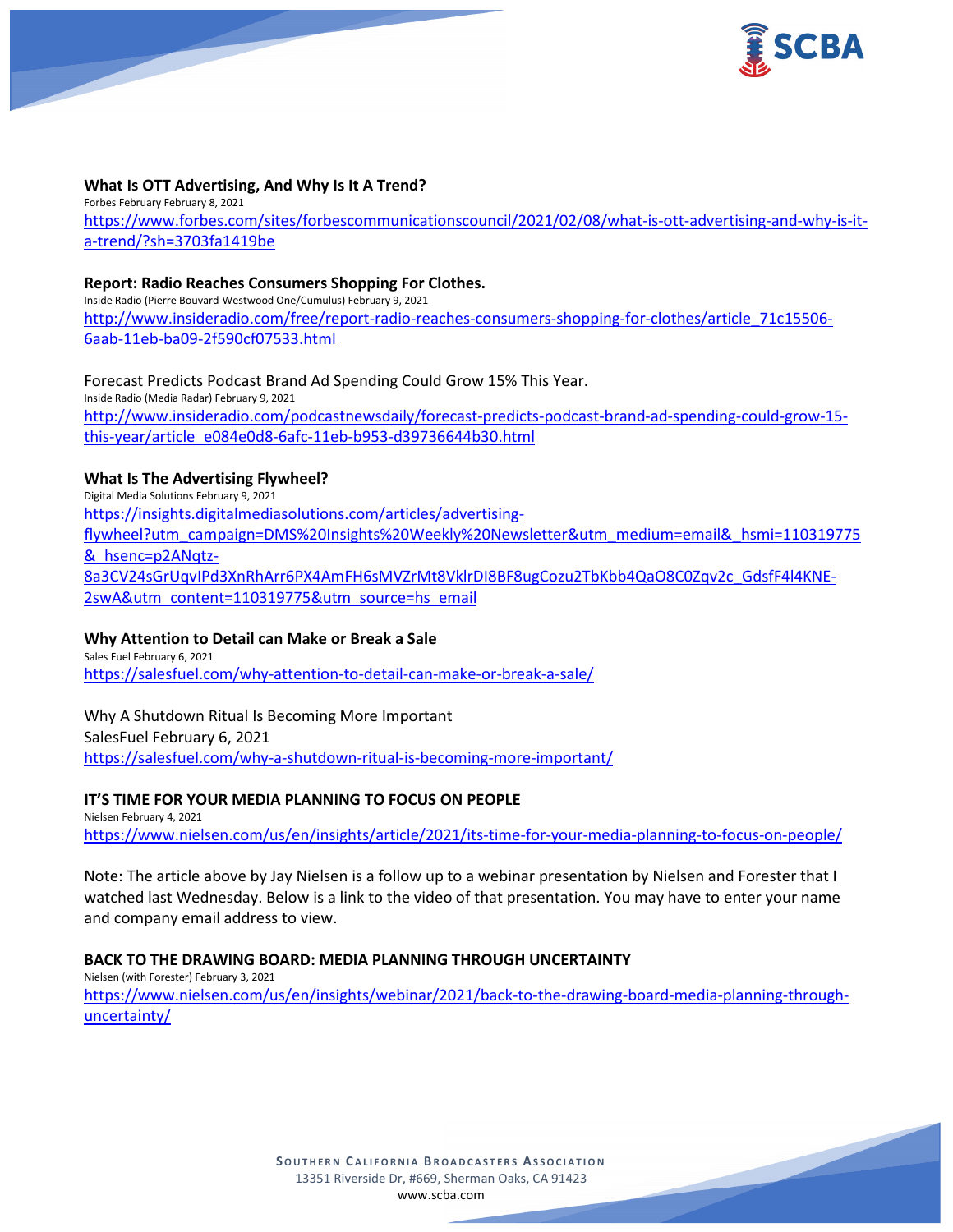

## **Super Bowl TV Ads Are Flashy, But Agency Pro Says Audio Ads Are More Likely A Touchdown.**

Inside Radio February 5, 2021 [http://www.insideradio.com/podcastnewsdaily/super-bowl-tv-ads-are-flashy-but-agency-pro-says-audio-ads](http://www.insideradio.com/podcastnewsdaily/super-bowl-tv-ads-are-flashy-but-agency-pro-says-audio-ads-are-more-likely/article_d8f298dc-67d8-11eb-8b62-2f561bb3cbb9.html)[are-more-likely/article\\_d8f298dc-67d8-11eb-8b62-2f561bb3cbb9.html](http://www.insideradio.com/podcastnewsdaily/super-bowl-tv-ads-are-flashy-but-agency-pro-says-audio-ads-are-more-likely/article_d8f298dc-67d8-11eb-8b62-2f561bb3cbb9.html)

## **10+ LinkedIn Profile Tips to Stand Out in 2021**

SALES HACKER January 28, 2021 [https://www.saleshacker.com/linkedin-profile](https://www.saleshacker.com/linkedin-profile-tips/?utm_campaign=subscriber&utm_medium=email&_hsmi=109677586&_hsenc=p2ANqtz-_k53VC4P3jTjyZPjmjM1HgJgt4qPkHP36PwzkQpB6TXgFU9ekdcf1qmNDUuyH-St9oafcdQnFlKRR4ZxiYqD5m5IHCFQ&utm_content=109677586&utm_source=hs_email)[tips/?utm\\_campaign=subscriber&utm\\_medium=email&\\_hsmi=109677586&\\_hsenc=p2ANqtz-](https://www.saleshacker.com/linkedin-profile-tips/?utm_campaign=subscriber&utm_medium=email&_hsmi=109677586&_hsenc=p2ANqtz-_k53VC4P3jTjyZPjmjM1HgJgt4qPkHP36PwzkQpB6TXgFU9ekdcf1qmNDUuyH-St9oafcdQnFlKRR4ZxiYqD5m5IHCFQ&utm_content=109677586&utm_source=hs_email) [\\_k53VC4P3jTjyZPjmjM1HgJgt4qPkHP36PwzkQpB6TXgFU9ekdcf1qmNDUuyH-](https://www.saleshacker.com/linkedin-profile-tips/?utm_campaign=subscriber&utm_medium=email&_hsmi=109677586&_hsenc=p2ANqtz-_k53VC4P3jTjyZPjmjM1HgJgt4qPkHP36PwzkQpB6TXgFU9ekdcf1qmNDUuyH-St9oafcdQnFlKRR4ZxiYqD5m5IHCFQ&utm_content=109677586&utm_source=hs_email)[St9oafcdQnFlKRR4ZxiYqD5m5IHCFQ&utm\\_content=109677586&utm\\_source=hs\\_email](https://www.saleshacker.com/linkedin-profile-tips/?utm_campaign=subscriber&utm_medium=email&_hsmi=109677586&_hsenc=p2ANqtz-_k53VC4P3jTjyZPjmjM1HgJgt4qPkHP36PwzkQpB6TXgFU9ekdcf1qmNDUuyH-St9oafcdQnFlKRR4ZxiYqD5m5IHCFQ&utm_content=109677586&utm_source=hs_email)

### **Has the pandemic reshaped Gen Xers' spending?**

eMarketer February 4, 2021 <https://www.emarketer.com/content/has-pandemic-reshaped-gen-xers-spending?ecid=NL1014>

# **The Difference between Inbound and Outbound Sales Strategies**

Center For Sales Strategy (updated) February 4, 2021

[https://blog.thecenterforsalesstrategy.com/the-difference-between-inbound-and-outbound-sales](https://blog.thecenterforsalesstrategy.com/the-difference-between-inbound-and-outbound-sales-strategies?utm_campaign=subscriber&utm_medium=email&_hsmi=58326790&_hsenc=p2ANqtz-_01bdpIcNsgtzVCBPCxSSS80l6SsiDBUswFwQGyODRlRvC5ZIJfTEvMLxMAf8VfEbPiOsDnOJ93ZFNcYbFW9o-TWwR_g&utm_content=58326790&utm_source=hs_automation)[strategies?utm\\_campaign=subscriber&utm\\_medium=email&\\_hsmi=58326790&\\_hsenc=p2ANqtz-](https://blog.thecenterforsalesstrategy.com/the-difference-between-inbound-and-outbound-sales-strategies?utm_campaign=subscriber&utm_medium=email&_hsmi=58326790&_hsenc=p2ANqtz-_01bdpIcNsgtzVCBPCxSSS80l6SsiDBUswFwQGyODRlRvC5ZIJfTEvMLxMAf8VfEbPiOsDnOJ93ZFNcYbFW9o-TWwR_g&utm_content=58326790&utm_source=hs_automation) [\\_01bdpIcNsgtzVCBPCxSSS80l6SsiDBUswFwQGyODRlRvC5ZIJfTEvMLxMAf8VfEbPiOsDnOJ93ZFNcYbFW9o-](https://blog.thecenterforsalesstrategy.com/the-difference-between-inbound-and-outbound-sales-strategies?utm_campaign=subscriber&utm_medium=email&_hsmi=58326790&_hsenc=p2ANqtz-_01bdpIcNsgtzVCBPCxSSS80l6SsiDBUswFwQGyODRlRvC5ZIJfTEvMLxMAf8VfEbPiOsDnOJ93ZFNcYbFW9o-TWwR_g&utm_content=58326790&utm_source=hs_automation)[TWwR\\_g&utm\\_content=58326790&utm\\_source=hs\\_automation](https://blog.thecenterforsalesstrategy.com/the-difference-between-inbound-and-outbound-sales-strategies?utm_campaign=subscriber&utm_medium=email&_hsmi=58326790&_hsenc=p2ANqtz-_01bdpIcNsgtzVCBPCxSSS80l6SsiDBUswFwQGyODRlRvC5ZIJfTEvMLxMAf8VfEbPiOsDnOJ93ZFNcYbFW9o-TWwR_g&utm_content=58326790&utm_source=hs_automation)

# **A Better Way to Deal with Order Cancellations**

Center For Sales Strategy February 4, 2021 [https://blog.thecenterforsalesstrategy.com/blog/how-to-handle-order](https://blog.thecenterforsalesstrategy.com/blog/how-to-handle-order-cancellations?utm_medium=email&_hsmi=109531303&_hsenc=p2ANqtz-_6d1HulARJwpzh1Y-97Zl7CRFhJxmdZYJe1XZzWVe5RG7fahSdvSfQBZOTrxXvNkmUUuu_N9mjz4SpYLrFkg9MXbetYw&utm_content=109531303&utm_source=hs_email)[cancellations?utm\\_medium=email&\\_hsmi=109531303&\\_hsenc=p2ANqtz-\\_6d1HulARJwpzh1Y-](https://blog.thecenterforsalesstrategy.com/blog/how-to-handle-order-cancellations?utm_medium=email&_hsmi=109531303&_hsenc=p2ANqtz-_6d1HulARJwpzh1Y-97Zl7CRFhJxmdZYJe1XZzWVe5RG7fahSdvSfQBZOTrxXvNkmUUuu_N9mjz4SpYLrFkg9MXbetYw&utm_content=109531303&utm_source=hs_email)[97Zl7CRFhJxmdZYJe1XZzWVe5RG7fahSdvSfQBZOTrxXvNkmUUuu\\_N9mjz4SpYLrFkg9MXbetYw&utm\\_content=10](https://blog.thecenterforsalesstrategy.com/blog/how-to-handle-order-cancellations?utm_medium=email&_hsmi=109531303&_hsenc=p2ANqtz-_6d1HulARJwpzh1Y-97Zl7CRFhJxmdZYJe1XZzWVe5RG7fahSdvSfQBZOTrxXvNkmUUuu_N9mjz4SpYLrFkg9MXbetYw&utm_content=109531303&utm_source=hs_email) [9531303&utm\\_source=hs\\_email](https://blog.thecenterforsalesstrategy.com/blog/how-to-handle-order-cancellations?utm_medium=email&_hsmi=109531303&_hsenc=p2ANqtz-_6d1HulARJwpzh1Y-97Zl7CRFhJxmdZYJe1XZzWVe5RG7fahSdvSfQBZOTrxXvNkmUUuu_N9mjz4SpYLrFkg9MXbetYw&utm_content=109531303&utm_source=hs_email)

# **Inside Info: Radio & TikTok, The Right Combination to Reach Latinx Americans.**

Inside Radio February 4, 2021 [http://www.insideradio.com/free/inside-info-radio-tiktok-the-right-combination-to-reach-latinx](http://www.insideradio.com/free/inside-info-radio-tiktok-the-right-combination-to-reach-latinx-americans/article_32b1680e-66c0-11eb-a8c2-273b7d1c3bb9.html)[americans/article\\_32b1680e-66c0-11eb-a8c2-273b7d1c3bb9.html](http://www.insideradio.com/free/inside-info-radio-tiktok-the-right-combination-to-reach-latinx-americans/article_32b1680e-66c0-11eb-a8c2-273b7d1c3bb9.html)

# **RESOURCES AND ARTICLES OF INTEREST TO MANAGERS FOR PLANNING AND FORECASTING:**

**Why We Look & Why It Matters It is the rule that every broadcaster should know: Listeners** Radio Ink (Loyd Ford) February 8, 2021 [https://radioink.com/2021/02/08/why-we-look-why-it](https://radioink.com/2021/02/08/why-we-look-why-it-matters/?vgo_ee=g4MdIIvetgiR1mkR7kijJ4BI1h38V58Ke8bVrp%2FmcsM%3D)[matters/?vgo\\_ee=g4MdIIvetgiR1mkR7kijJ4BI1h38V58Ke8bVrp%2FmcsM%3D](https://radioink.com/2021/02/08/why-we-look-why-it-matters/?vgo_ee=g4MdIIvetgiR1mkR7kijJ4BI1h38V58Ke8bVrp%2FmcsM%3D)

**RAB: Digital Now 14% of Total Revenue** Radio Ink February 6, 2021 [https://radioink.com/2021/02/06/rab-digital-now-14-of-total](https://radioink.com/2021/02/06/rab-digital-now-14-of-total-revenue/?vgo_ee=g4MdIIvetgiR1mkR7kijJ4BI1h38V58Ke8bVrp%2FmcsM%3D)[revenue/?vgo\\_ee=g4MdIIvetgiR1mkR7kijJ4BI1h38V58Ke8bVrp%2FmcsM%3D](https://radioink.com/2021/02/06/rab-digital-now-14-of-total-revenue/?vgo_ee=g4MdIIvetgiR1mkR7kijJ4BI1h38V58Ke8bVrp%2FmcsM%3D)

> **SOUTHERN C ALIFORNIA B ROADCASTERS ASSOCIATION** 13351 Riverside Dr, #669, Sherman Oaks, CA 91423 [www.scba.com](http://www.scba.com/)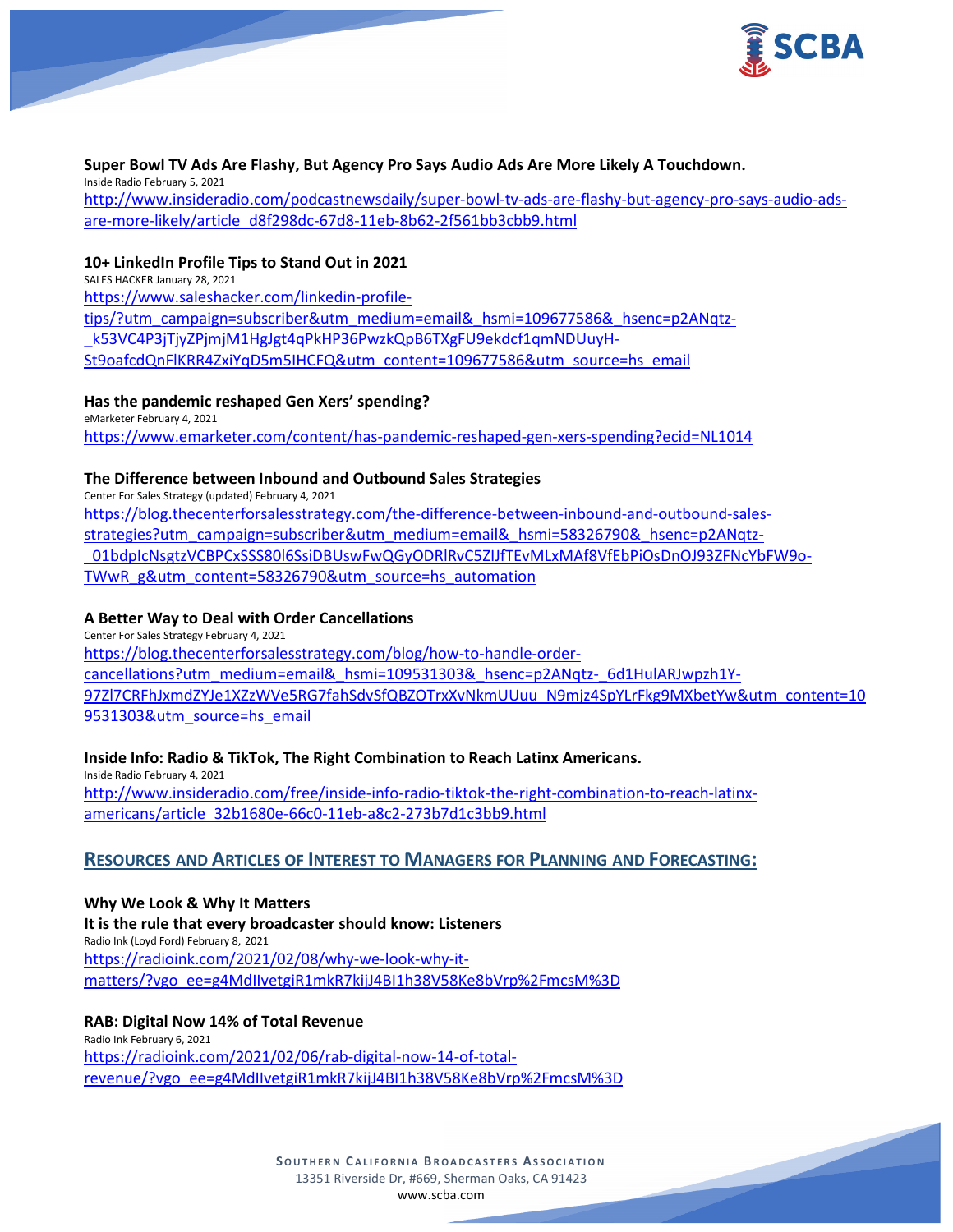

### **US Time Spent with Media 2021 Update**

**Pivotal Moments for TV, Subscription OTT, Digital Audio, and Social Media** eMarketer February 4, 2021 <https://www.emarketer.com/content/us-time-spent-with-media-2021-update?ecid=NL1001>

#### **Can Anyone Top Nielsen in the Measurement Business?**

Broadcasting & Cable February 8, 2021 (new reprint by BIA Advisory Group) <https://www.nexttv.com/features/can-anyone-top-nielsen-in-the-measurement-business>

# **Survey: 61% Say Podcast Listening Now Part Of Their Daily Routine.**

Inside Radio (MRI/Simmons Research) February 8, 2021 [http://www.insideradio.com/podcastnewsdaily/survey-61-say-podcast-listening-now-part-of-their-daily](http://www.insideradio.com/podcastnewsdaily/survey-61-say-podcast-listening-now-part-of-their-daily-routine/article_a1fd34c4-6a38-11eb-b474-53c047194fdb.html)[routine/article\\_a1fd34c4-6a38-11eb-b474-53c047194fdb.html](http://www.insideradio.com/podcastnewsdaily/survey-61-say-podcast-listening-now-part-of-their-daily-routine/article_a1fd34c4-6a38-11eb-b474-53c047194fdb.html)

# **US social commerce is following in China's footsteps**

eMarketer February 5, 2021 <https://www.emarketer.com/content/us-social-commerce-following-chinas-footsteps?ecid=NL1014>

# **What Would Propel More Digital Sales For Radio?**

Inside Radio February 9, 2021 [http://www.insideradio.com/free/what-would-propel-more-digital-sales-for-radio/article\\_df2b8a4e-6aab-11eb](http://www.insideradio.com/free/what-would-propel-more-digital-sales-for-radio/article_df2b8a4e-6aab-11eb-ade6-dfa07ed4d213.html)[ade6-dfa07ed4d213.html](http://www.insideradio.com/free/what-would-propel-more-digital-sales-for-radio/article_df2b8a4e-6aab-11eb-ade6-dfa07ed4d213.html)

# **Five Things We Learned About Leadership From Tom Brady**

The Center For Sales Strategy February 9, 2021 [https://blog.thecenterforsalesstrategy.com/five-things-we-learned-about-leadership-from-tom](https://blog.thecenterforsalesstrategy.com/five-things-we-learned-about-leadership-from-tom-brady?utm_campaign=subscriber&utm_medium=email&_hsmi=110261076&_hsenc=p2ANqtz-9KQ3RLb6YmZ7oXr92hg_r1LxK6yPM2CH6jSnLhbZs8MRs677IBGQ3NgAy2HhADy79ss0GxPQknEVVY35jOh2Otb7JrcA&utm_content=110261076&utm_source=hs_email)[brady?utm\\_campaign=subscriber&utm\\_medium=email&\\_hsmi=110261076&\\_hsenc=p2ANqtz-](https://blog.thecenterforsalesstrategy.com/five-things-we-learned-about-leadership-from-tom-brady?utm_campaign=subscriber&utm_medium=email&_hsmi=110261076&_hsenc=p2ANqtz-9KQ3RLb6YmZ7oXr92hg_r1LxK6yPM2CH6jSnLhbZs8MRs677IBGQ3NgAy2HhADy79ss0GxPQknEVVY35jOh2Otb7JrcA&utm_content=110261076&utm_source=hs_email)[9KQ3RLb6YmZ7oXr92hg\\_r1LxK6yPM2CH6jSnLhbZs8MRs677IBGQ3NgAy2HhADy79ss0GxPQknEVVY35jOh2Otb7Jr](https://blog.thecenterforsalesstrategy.com/five-things-we-learned-about-leadership-from-tom-brady?utm_campaign=subscriber&utm_medium=email&_hsmi=110261076&_hsenc=p2ANqtz-9KQ3RLb6YmZ7oXr92hg_r1LxK6yPM2CH6jSnLhbZs8MRs677IBGQ3NgAy2HhADy79ss0GxPQknEVVY35jOh2Otb7JrcA&utm_content=110261076&utm_source=hs_email) [cA&utm\\_content=110261076&utm\\_source=hs\\_email](https://blog.thecenterforsalesstrategy.com/five-things-we-learned-about-leadership-from-tom-brady?utm_campaign=subscriber&utm_medium=email&_hsmi=110261076&_hsenc=p2ANqtz-9KQ3RLb6YmZ7oXr92hg_r1LxK6yPM2CH6jSnLhbZs8MRs677IBGQ3NgAy2HhADy79ss0GxPQknEVVY35jOh2Otb7JrcA&utm_content=110261076&utm_source=hs_email)

### **How Privacy Will Change Digital Marketing This Year**

STREETFIGHT February 4, 2021 [https://streetfightmag.com/2021/02/04/how-privacy-will-change-digital-marketing-this](https://streetfightmag.com/2021/02/04/how-privacy-will-change-digital-marketing-this-year/?mc_cid=ce9df17ab0&mc_eid=281a8bbec8#.YCM9mZNKi1t)[year/?mc\\_cid=ce9df17ab0&mc\\_eid=281a8bbec8#.YCM9mZNKi1t](https://streetfightmag.com/2021/02/04/how-privacy-will-change-digital-marketing-this-year/?mc_cid=ce9df17ab0&mc_eid=281a8bbec8#.YCM9mZNKi1t)

### **Rebranded As DTS AutoStage, Xperi Announces New Radio Partners For Hybrid Radio Platform.**

Inside Radio February 9, 2021 [http://www.insideradio.com/free/rebranded-as-dts-autostage-xperi-announces-new-radio-partners-for-hybrid](http://www.insideradio.com/free/rebranded-as-dts-autostage-xperi-announces-new-radio-partners-for-hybrid-radio-platform/article_09205664-6afb-11eb-83b6-2787e75bd625.html)[radio-platform/article\\_09205664-6afb-11eb-83b6-2787e75bd625.html](http://www.insideradio.com/free/rebranded-as-dts-autostage-xperi-announces-new-radio-partners-for-hybrid-radio-platform/article_09205664-6afb-11eb-83b6-2787e75bd625.html)

# **46% of Sales Organizations Rate Coaching as Effective**

SalesFuel February 6, 2020

<https://salesfuel.com/46-of-sales-organizations-rate-coaching-as-effective/>

### **Ad tech company Magnite is buying SpotX in play to deepen its strength in streaming ads**

CNBC February 5, 2021 <https://www.cnbc.com/2021/02/05/magnite-to-buy-spotx-to-deepen-its-ctv-play-.html>